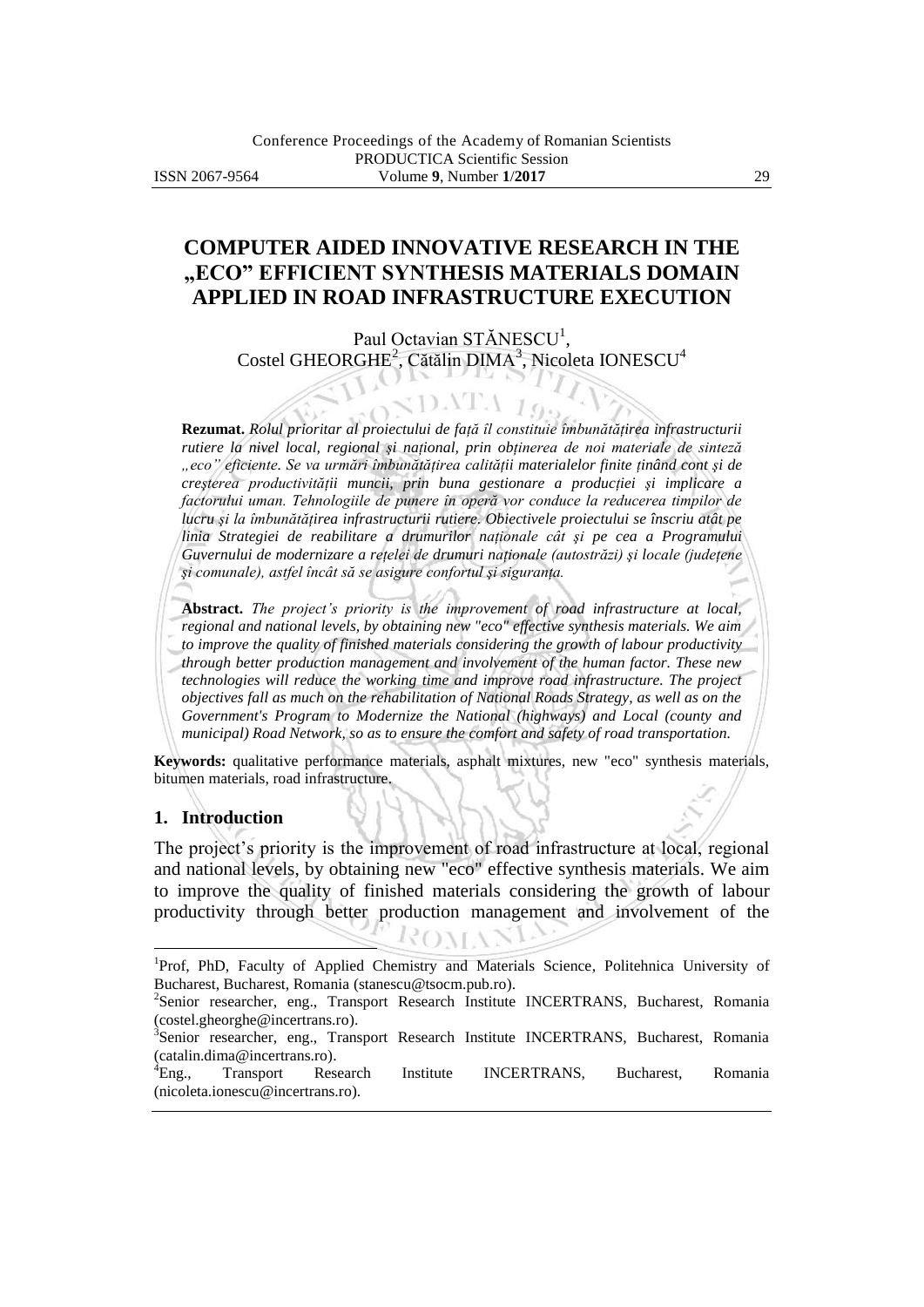human factor. These new technologies will reduce the working time and improve road infrastructure. The project objectives fall as much on the rehabilitation of National Roads Strategy, as well as on the Government's Program to Modernize the National (highways) and Local (county and municipal) Road Network, so as to ensure the comfort and safety of road transportation. Through this project we will encourage partnerships and knowledge transfer between R&D institutions and enterprises, we will ensure the sustainability of road infrastructure in order to minimize the environmental impact and to ensure a high level of transport safety.

Internationally it's been a while since, based on laborious research and experimentation, was started the execution of bituminous clothing with modified bitumen, by: achieving the road layer from asphalt mixture with discontinuous grain (high chippings); ensuring road layers' tightness by: applying a suitable bitumen / filler ratio in the wear layer (road) and applying the running layer on a durable and tightness support. Such bituminous clothing with modified bitumen is applied in EU countries (France, England, Germany, Holland, etc.).

In Romania the first works with modified bitumen and asphalt mixtures have been performed since 1993 in bridge clothing, as well as in some rehabilitation works on DN 39 and DN 7. Since 2000, trials were resumed on the technology of obtaining modified bitumen, and the preparation of modified bitumen asphalt mixtures. Currently there are few companies that produce modified bitumen, namely: SC ROMPETROL RAFINĂRIE SA - Rafinăria Vega Ploieşti, OMV-PETROM Bucharest and others.

### **2. Project's objectives**

The general objective of the project is to develop and validate modified bitumen with synthesis materials and asphalt mixtures with high qualitative performances in terms of dynamic resistance (creep dynamic mode stiffness, fatigue resistance) and ornieraj resistance. The goal of the project will be achieved through the development a software program that will facilitate correlations and interpretations of experimental results. The specific objectives are: 1) quality analysis of bituminous and synthesis materials which can be used for the execution of road infrastructure, through physical-mechanical and dynamic tests; 2) establishing production technologies for applied bituminous materials and asphalt mixtures by introducing new concepts; 3) determining the application areas with reference to the types of layers which can be executed with these types of asphalt mixtures and are part of the road infrastructure make up; 4) establishing the parameters and developing the technology for new types of asphalt mixtures, through the execution of demonstration models on experimental sectors; 5) evaluating the degree of efficiency and quality of asphalt mixtures in the carried out works by applying the methodology; 6) reaching asphalt mixture quality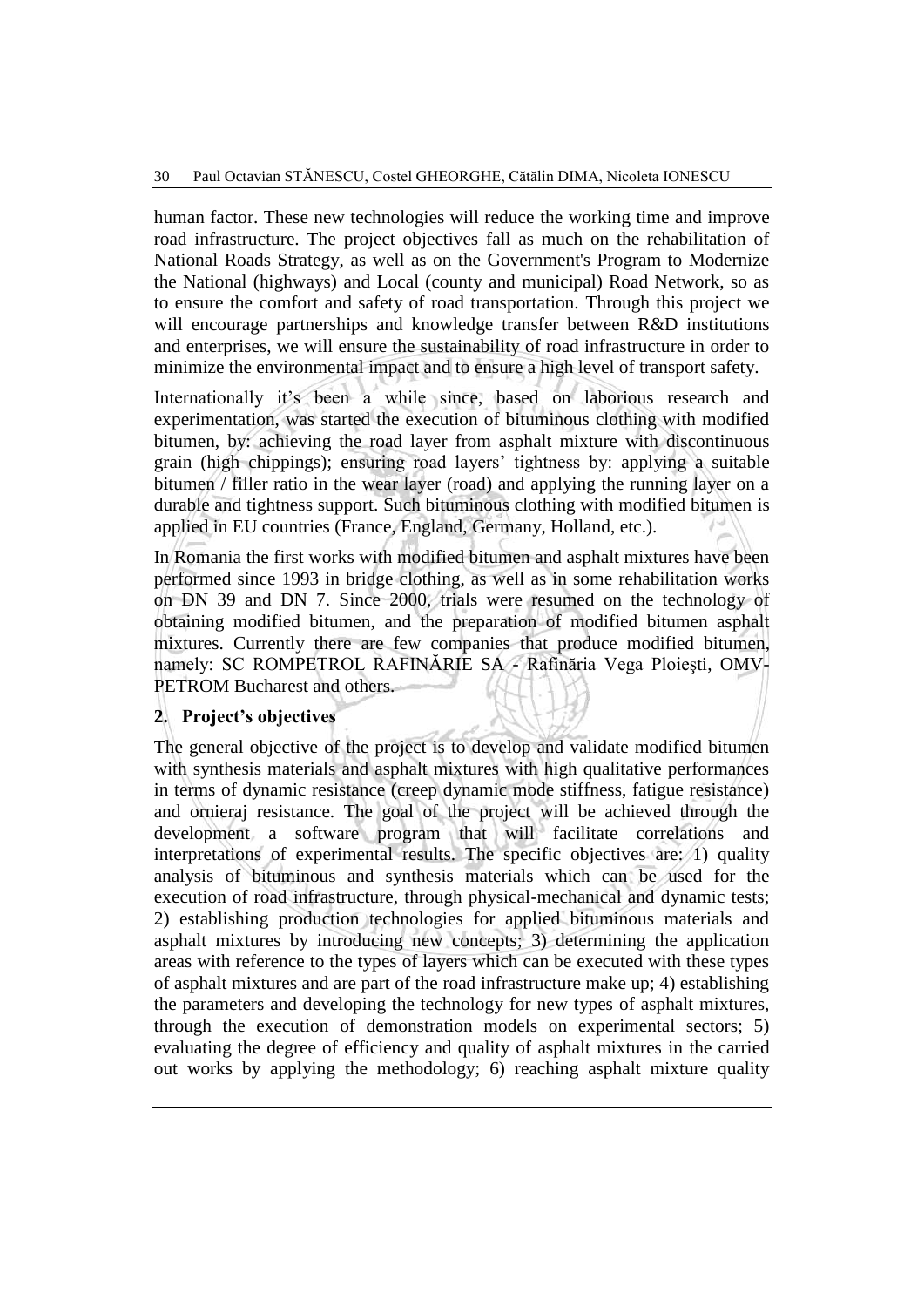requirements as well as the technological parameters of road works execution and developing technical documentation for the new technologies used in construction, road maintenance and rehabilitation materials.

## **3. Project's activities and results**

The demonstration model from experimental sectors will be achieved with innovative technology execution, which will lead to increased sustainability in the exploitation of asphalt mixtures, with efficient "eco" impact on the environment.

The entire phase of research, data analyses and experimental demonstration is based on a software solution that will be developed in the project. The software shall contain a data comparing module that can corroborate experiments' results data with structural parameters in order to achieve the needed results. The database shall be consequently built on 2 main components:

• The Reference Component shall consist in the database built on the reference values, which shall be introduced thus becoming the reference starting point for all further measurements. A predefined features' scheme shall be developed in order to facilitate data storage, interrogation, update and analysis. The Components shall be: a scheme that defines the storage, syntax and semantics method applied to acknowledged data; an indexing mechanism; a set of functions and operators needed to execute interrogations, data junctions, and other analysis operations; the data model used to corroborate data is objective-relational.

• The Measurements Component shall consist in the database built on all measured parameters. Materials' parameters needed for the database shall be also associated with other parameters (dates, exact measurement timing, etc.). Each recording shall be unique, assigned with a unique ID in the database, in order to generate reports and statistics, both as compared to the reference database, and to various other recording measurements. This analysis shall permit graphic representations meant to ease graphics interpretations. These databases shall be built on algorithms indicating the percentage similarities between already existing and newly measured values.

Another critical component application is the predictability and analysis algorithms. The algorithms' basic principles are similar to the essential neuronal network principles. Based on automated data collection analysis, shall be detected. This information will constitute the basis for predictions and issued recommendations.

The feasibility is generated by the new technologies developed and validated in the project that will ensure the comfort and safety of road transportation, guidelines from the National Roads Strategy, as well as from the Government's Program to Modernize the National (highways) and Local (county and municipal)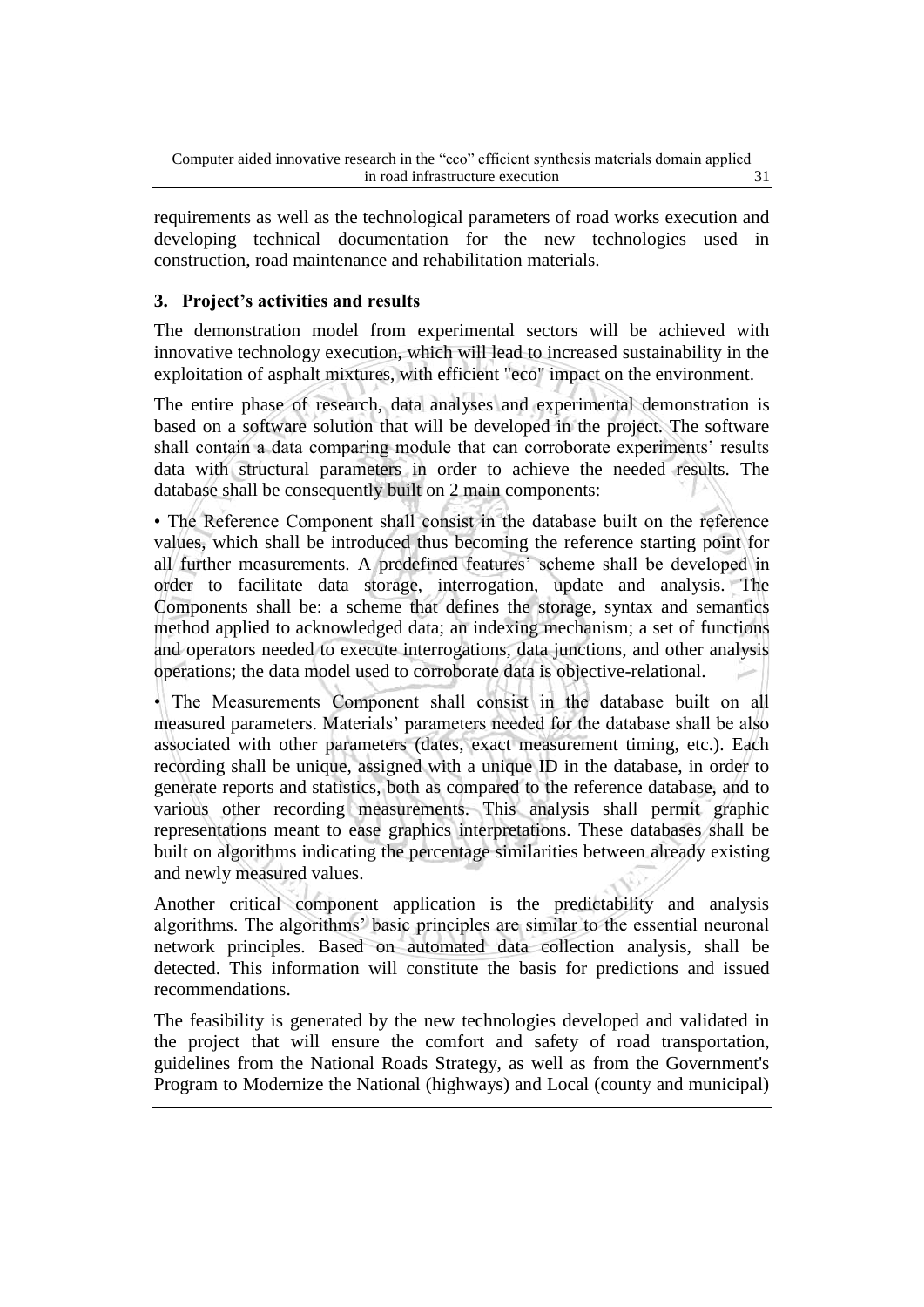Road Network. The incipient value is TRL 2 and will reach, in the end of the project, TRL 4.

Our project will start by testing raw materials (asphalt, aggregate, filler) used in the preparation of asphalt mixtures utilized in execution of road infrastructure, following that, based on laboratory studies, to determine the conditions of conception through laboratory tests on bitumen and modified asphalt mixtures as well as their production technology by introducing new concepts.

These activities will be TRL 2 and later, by completing the technology used to obtain asphalt mixture with modified bitumen, we will initiate actions to experiment them, by executing experimental testing models in demonstration sectors. Finally, the project will result in a lab validated technology that corresponds to a level of TRL 4.

The preliminary results available revealed that the new technologies that will be developed and validated trough the project will facilitate the integration and cohesion of Romania into EU structures, will develop the economic cooperation in South Eastern region of Eastern Europe by road infrastructure, will create and develop the necessary infrastructure to connect to global networks of services, will increase the opportunities for interregional and international cooperation for the development of transport chains to provide related services and will increase transport safety and risk prevention of accidents.

Also, such new technologies - bituminous clothing with modified bitumen - are already applied in EU countries (France, England, Germany, Holland, etc.).

Also, the project's actions will lead to the creation of a database and a software program that will allow the correlation and interpretation of results obtained during the stages of the experimental study.

### **4. Project's impact**

The project will have an impact on the expected economic, social and environmental impacts. The economic impact is represented by: promotion and development of technologies for production of asphalt mixtures, facilitating the integration of Romania into EU structures and cohesion, development of economic cooperation in the South Eastern and Eastern region of Europe by road infrastructure modernization. The social impact consists in: creating and developing the necessary infrastructure for connecting to global networks of services, increasing the possibilities of interregional and international cooperation in order to develop the chains of transport to provide related services, increasing the competitiveness of the actors involved in multimodal transport logistics service sector, creation of new jobs and professional reorientation in multimodal transport terminals, increasing transport safety and risk prevention of accidents.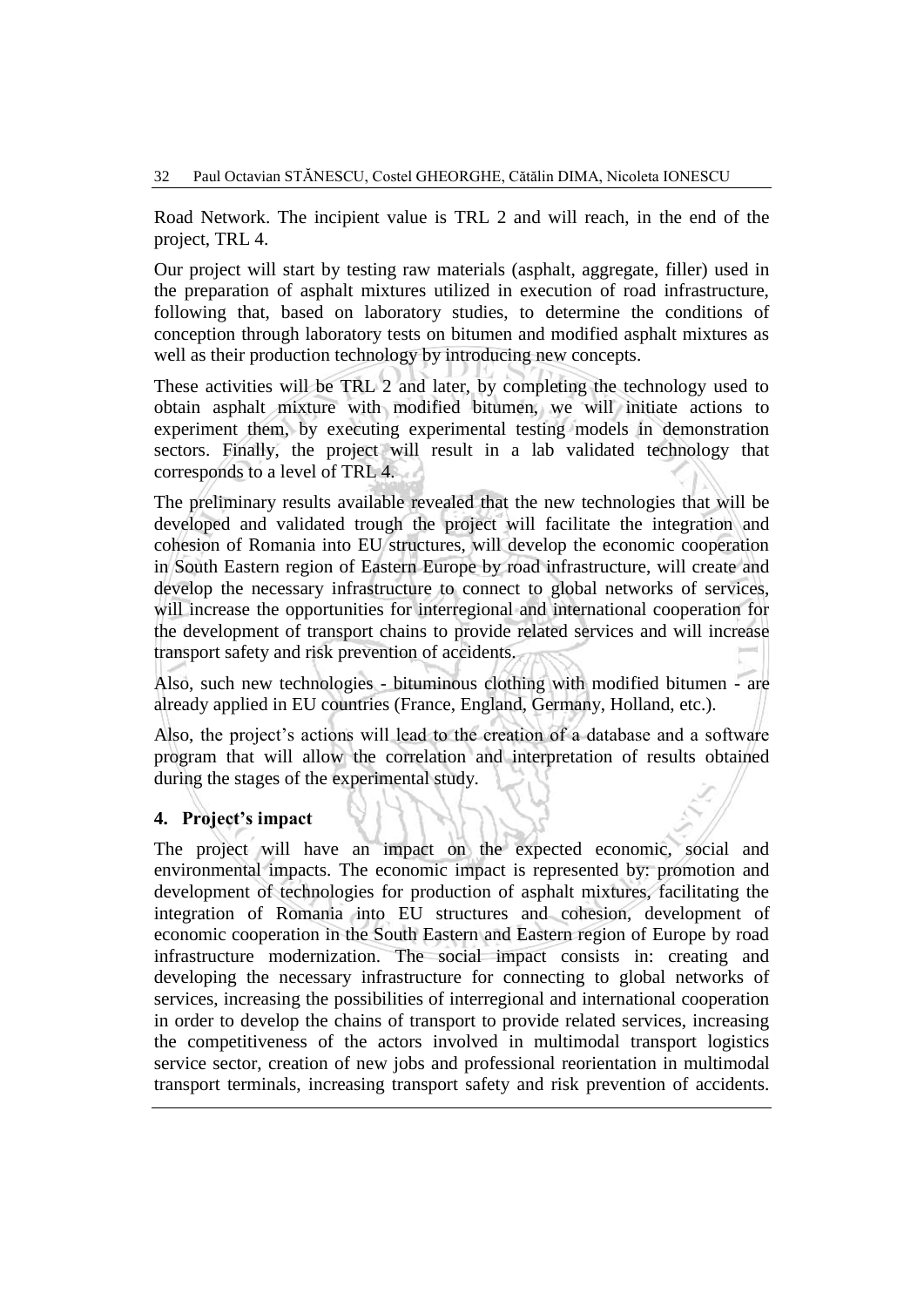The environmental impact refers to: the promotion of the concept of environmental protection and transport, prevention and mitigation of environmental action on road infrastructure by increasing pavement durability.

### **Conclusions**

The main role of the project is the improvement of road infrastructure at local, regional and national levels, by obtaining new materials synthesis "eco" effective. The objective is to improve the quality of finished materials considering the growth of labour productivity through the better management of production and involvement of the human factor. Laying technologies will reduce the working time and improve road infrastructure.

All the studies made until now reveal that the technologies that will be developed in this project will differ from the existing technologies by: modified bitumen with synthesis materials and asphalt mixtures will have superior physical and mechanical properties and polymer modified bitumen will have a superior dynamic, including sustainability and growth-enhancing impact on the environment. Based on everything that we have studied until now we consider that the new technologies proposed by us are crucial for the development of Romania's road infrastructure.

The degree of originality and novelty of the project consists in obtaining performing synthesis materials, high qualitative from the technical stand point, with ecological and economic impact, being used in road infrastructure field. The project proposal provides technical and economic efficiency by using materials used in road sections, taking into account the need to increase and rehabilitate Romania's road infrastructure. The project aims to develop the know-how in the area of products and technologies used in road infrastructure, by improving the performances of the used products and innovation of the technologies used to obtain them.

The degree of complexity is highlighted by the coverage, analysis and systematization of the large volume of technical data, evaluations, comparisons of used materials and structures, materialized in: development a new technology outlook for obtaining modified bitumen with synthesis materials; determining the structure composition of asphalt mixtures used in road infrastructure; studying the possibilities of improving road pavement behaviour during operation and their sustainability; establishing the technical and technological optimal parameters for the application of new solutions.

The technologies developed in this project differ from the existing technologies by: modified bitumen with synthesis materials and asphalt mixtures will have superior physical and mechanical properties and polymer modified bitumen will